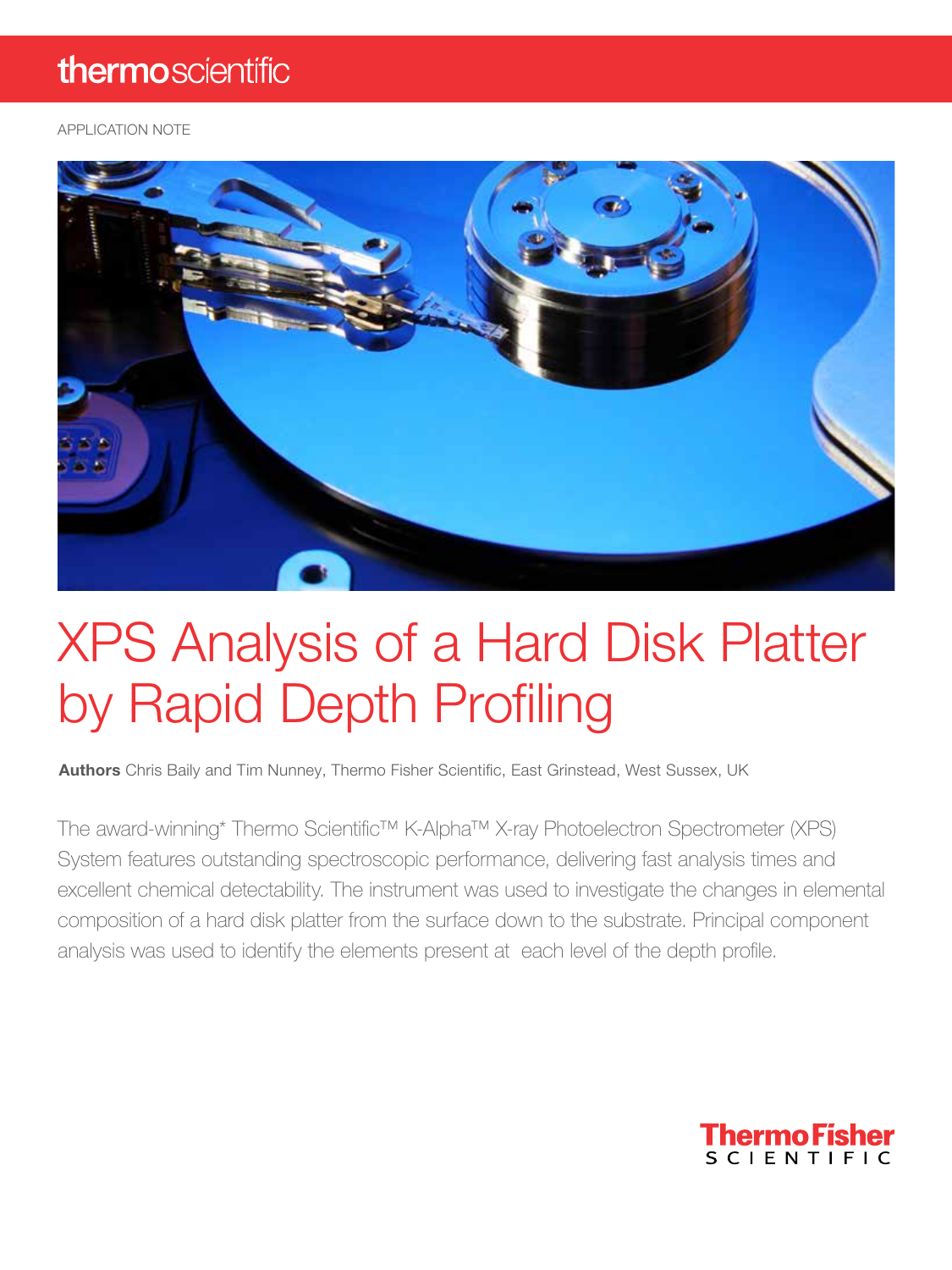#### Introduction

A hard disk platter is a component of a hard disk drive. All hard drives contain one or more hard disk platters, which are used to store the data. They consist of complex layer structures, which can be broken into three distinct levels. The base of the structure is a substrate material which forms the bulk of the platter and gives it structure and rigidity and is typically made from aluminum or glass. On top of the substrate is the magnetic media coating, where the magnetic impulses that represent the data are written.

The magnetic layers are created by vapor deposition of various metallic alloys. The surface of each platter is usually covered with a thin, protective layer made of carbon and, a super-thin lubricating layer.

The quality of the platters and their media coating is critical. A problem with the composition of any of the layers in the platter could lead to a malfunction in the hard disk resulting in data loss. This drives the need to characterize the platter for both elemental and chemical information from the surface to the substrate to check layer integrity and conformity.

XPS depth profiling offers a simple way of characterizing multilayer samples such as these.



#### Thermo Scientific K-Alpha XPS

#### **Experimental**

There are two different methods of depth profile analysis. The first, which uses a rapid snapshot acquisition technique to capture region data for each element, would be used if the elements in the sample were already known. In the case of the hard disk platter, the elements that would be present were unknown, so a second method was used. This procedure involves recording a wide scan or survey spectrum at each depth profile level. By using a wide scan across the entire spectral range, all elements, with the exception of hydrogen and helium, can be detected.

A fragment of a hard disk platter was depth profiled by rastering a beam of 500 eV argon ions over a 2 mm by 4 mm area. Each etch cycle was 10 seconds, and after every etch level a survey spectrum was collected to detect all possible elements at every sample depth. To obtain the best quality depth profile, the sample was rotated azimuthally during each etch cycle, giving rise to an etch crater of diameter 2 mm. Figure 1 shows an optical image of the etch crater recorded immediately after completion of the depth profile.



Figure 1: Optical image of the circular etch crater obtained by azimuthal rotation during depth profile sample analysis

The outstanding XPS sensitivity offered by the K-Alpha system allows for the data to be collected in a very short timeframe without compromising spectral quality. In this case, each survey spectrum took just nine seconds to acquire.

The Thermo Scientific™ Avantage™ Surface Analysis Software supplied with all Thermo Scientific surface analysis systems features principal component analysis (PCA) for reviewing large multi-level data sets such as depth profiles and images. This was used to pick out the major components of the complete set of 230 survey scans from the depth profile data set. Other tools in the software were used to identify the elements present in the identified PCA components, and generate the final atomic concentration profile.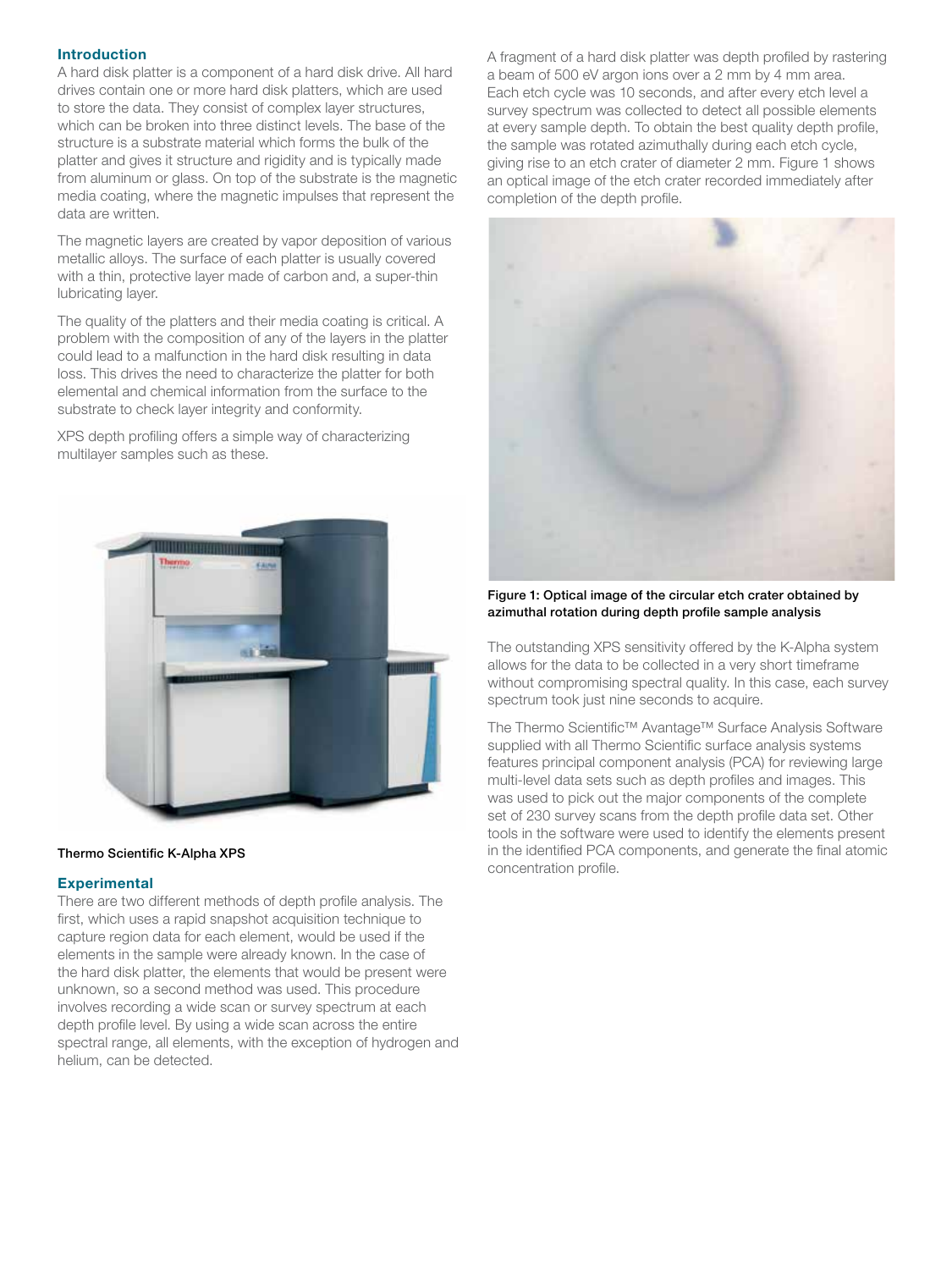#### **Results**

The results of the analysis are shown in figures 2-4. Figure 2 features a montage of survey spectra at each level of the depth profile. Survey spectra are typically used to provide elemental information from the surface and can be useful in identifying contaminants or unknown sample compositions.

#### Figure 2: Montage of depth profile survey spectra



The integrated PCA tool in the Avantage data system picked out the seven major components of the complete set of 230 survey scans, represented as a set of seven discrete survey scans reconstructed from the data. Figure 3 shows the depth profile expressed in terms of the relative intensities of the seven PCA components.



Figure 3: Depth Profile of hard disk platter expressed in terms of principal components

An automated "Survey ID" routine was then used to identify the elements present in each of the seven component PCA survey spectra. A total of 14 different elements were identified across the seven PCA components. The survey spectra from the original data set of 230 scans were then peak fitted at each etch level to give a full atomic percent quantification throughout the sample depth.

Finally, the etch time (s) was converted to an etch depth (nm) using etch rate measured on a 30 nm Ta $_{2}O_{5}$ /Ta standard. Figure 4 shows the atomic percent depth profile and indicates the layers present.

The depth profile in Figure 4 shows that the platter substrate is glass. Above this is a buffer layer of nickel and tantalum to prevent the crystallographic structure and orientation of the glass from affecting the orientation of any of the other thin film layers. Directly above this is a thin tantalum interlayer. On top of the tantalum layer is a seed layer of chromium and titanium to improve the growth and orientation of the subsequently deposited layers. Next there are two pairs of nonmagnetic (ruthenium) and magnetic (cobalt, platinum and chromium) layers. The magnetic layers are used to store the data, and the thin nonmagnetic layers allow the magnetic layers to be magnetized in opposite directions, which reinforces the magnetic state and removes the danger that the magnetic state might be lost because of thermal effects. Finally, a thin top layer of carbon is added to provide corrosion resistance and improve its mechanical reliability.

#### **Summary**

The excellent XPS sensitivity offered by the K-Alpha system allows for rapid depth profiling of both known and unknown samples without compromising data quality.

Tools in the Avantage data system, such as PCA, allow for fast and easy data processing of large data sets. In this example, by expressing the data in terms of its principal components, only seven spectra had to be analyzed to find all the different elements present over all 230 scans. This enabled a high quality elemental depth profile of the hard disk platter sample to be generated very quickly.